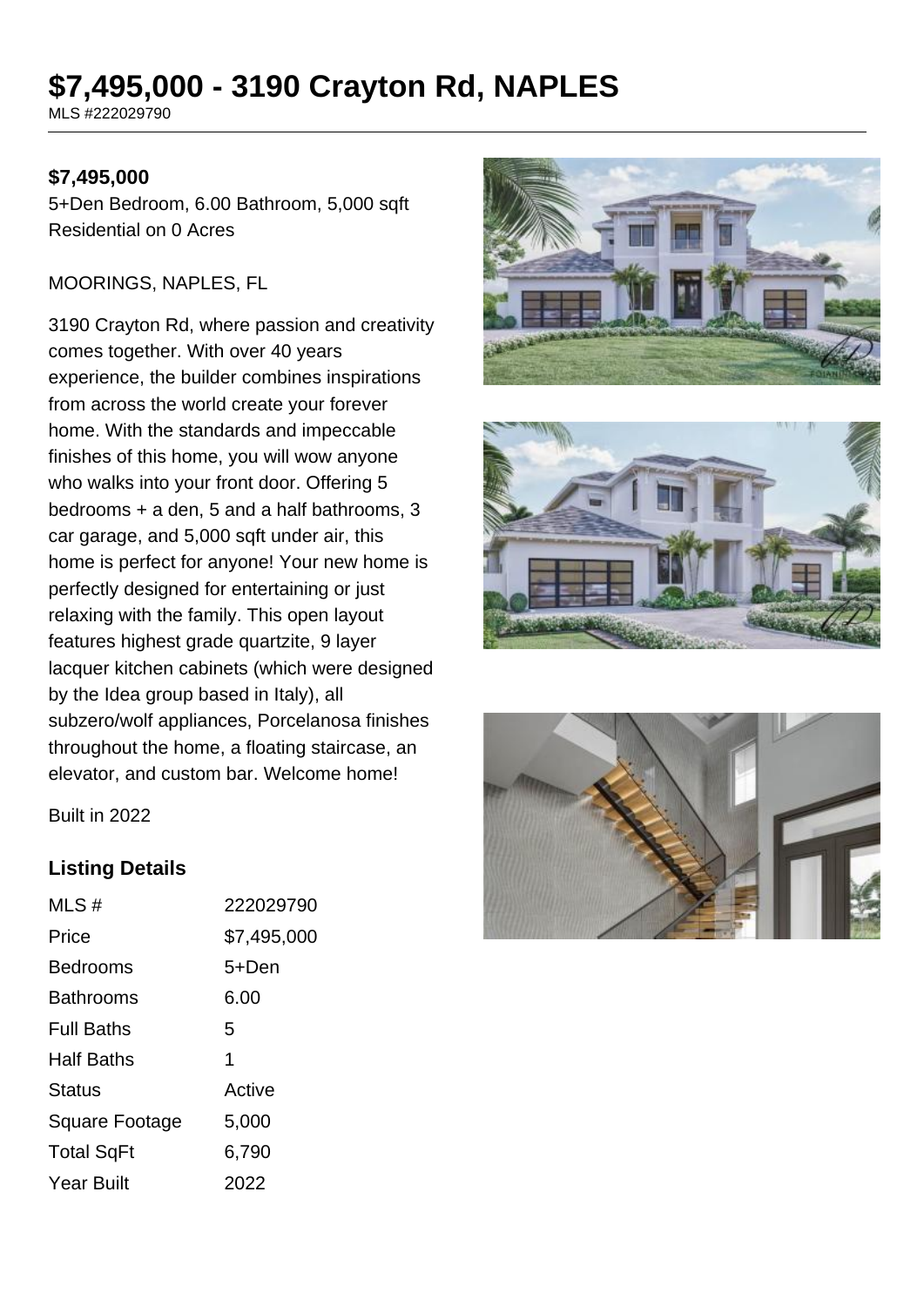| <b>Property Type</b>     | Single Family                                                                                                                                                                   |
|--------------------------|---------------------------------------------------------------------------------------------------------------------------------------------------------------------------------|
| <b>Style</b>             | 2 Story                                                                                                                                                                         |
| Flooring                 | Tile, Wood                                                                                                                                                                      |
| Parking                  | <b>Circle Drive</b>                                                                                                                                                             |
| Garages                  | Attached                                                                                                                                                                        |
| # of Garage Spaces 3     |                                                                                                                                                                                 |
| View                     | Landscaped Area, Pool/Club                                                                                                                                                      |
| Waterfront               | None                                                                                                                                                                            |
| Pool                     | Below Ground, Concrete, Custom Upgrades, Heated Electric, Pool Bath                                                                                                             |
| Pets                     | No Approval Needed                                                                                                                                                              |
| Furnished                | Negotiable                                                                                                                                                                      |
| <b>Rear Exposure</b>     | Е                                                                                                                                                                               |
| <b>Total Floors</b>      | $\overline{2}$                                                                                                                                                                  |
| Elevator                 | Private                                                                                                                                                                         |
| <b>Interior Features</b> | Built-In Cabinets, Cable Prewire, Custom Mirrors, Fireplace, High Speed<br>Available, Pantry, Smoke Detectors, Tray Ceiling, Walk-In Closet, Zero/Corner<br><b>Door Sliders</b> |
| <b>Exterior Features</b> | Outdoor Kitchen, Patio, Sprinkler Auto                                                                                                                                          |
| Date Listed              | April 20th, 2022                                                                                                                                                                |
| Days on Market           | 74                                                                                                                                                                              |

# **Community Information**

| <b>Address</b> | 3190 Crayton Rd |
|----------------|-----------------|
| Subdivision    | <b>MOORINGS</b> |
| City           | <b>NAPLES</b>   |
| <b>State</b>   | FL              |
| Zip Code       | 34103           |
| Amenities      | Clubhouse       |
| Development    | <b>MOORINGS</b> |

### **Exterior Details**

| <b>Exterior</b> | <b>Stucco</b>                                       |
|-----------------|-----------------------------------------------------|
| Lot Description | Regular                                             |
| Acres           | 0.34                                                |
| Windows         | Double Hung, Impact Resistant, Single Hung, Sliding |
| Roof            | Tile                                                |
| Construction    | <b>Concrete Block</b>                               |
| Heating         | <b>Central Electric</b>                             |
| Cooling         | Ceiling Fans, Central Electric                      |